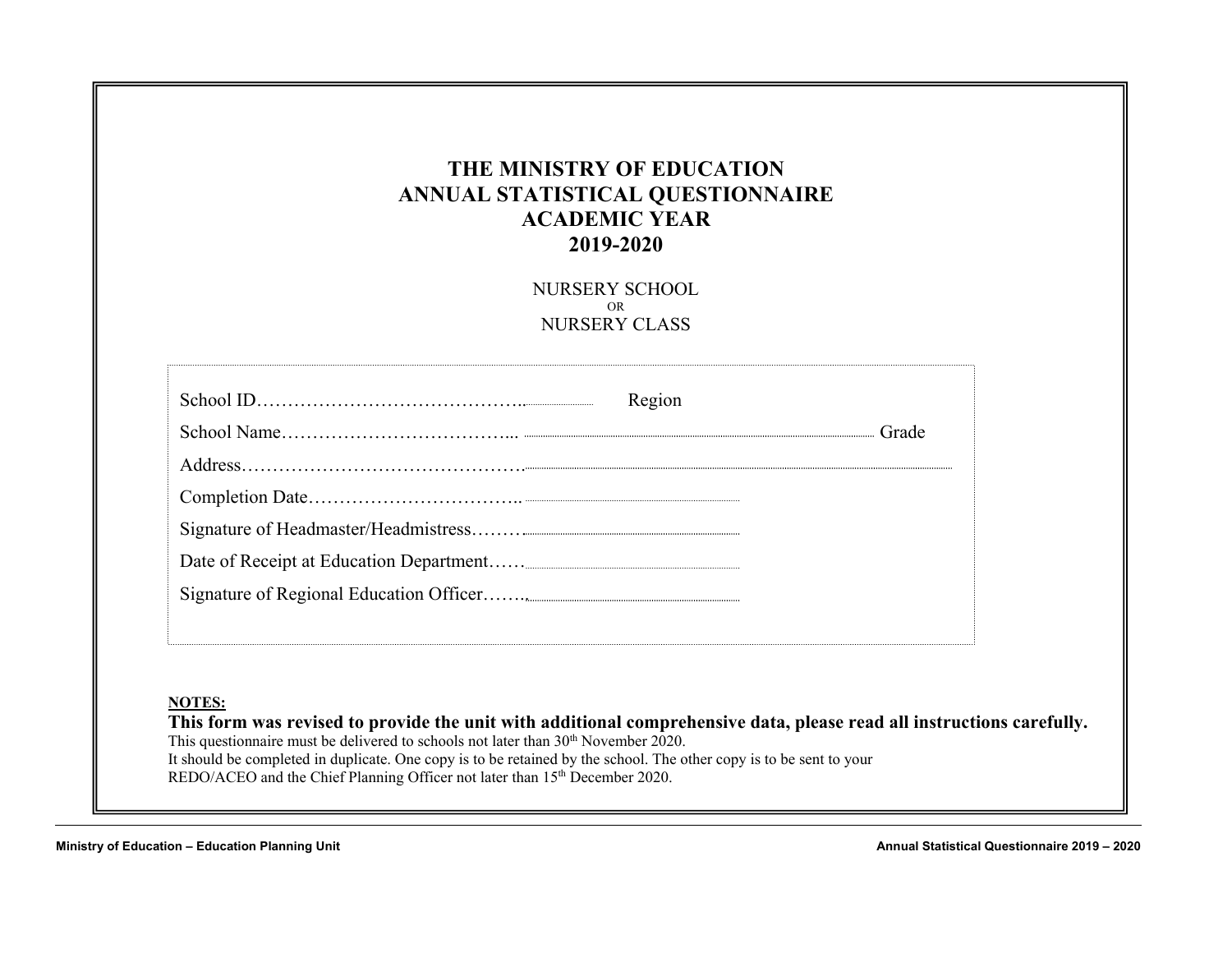# **Instructions for Filling out Form**

| <b>TABLE</b>                            | <b>INSTRUCTIONS</b>                                                                                                                                                                                                                                                                                                                                                                                                                                                                                                                                                                                                                                                                                                                |  |  |  |  |  |  |  |  |
|-----------------------------------------|------------------------------------------------------------------------------------------------------------------------------------------------------------------------------------------------------------------------------------------------------------------------------------------------------------------------------------------------------------------------------------------------------------------------------------------------------------------------------------------------------------------------------------------------------------------------------------------------------------------------------------------------------------------------------------------------------------------------------------|--|--|--|--|--|--|--|--|
|                                         | <b>Procedure</b>                                                                                                                                                                                                                                                                                                                                                                                                                                                                                                                                                                                                                                                                                                                   |  |  |  |  |  |  |  |  |
|                                         | Please fill in the information for the current period. If data is unchanged, please tick the box. Otherwise, fill in the correct data.                                                                                                                                                                                                                                                                                                                                                                                                                                                                                                                                                                                             |  |  |  |  |  |  |  |  |
| N5 – Teachers (Please see more specific | <b>Procedure</b>                                                                                                                                                                                                                                                                                                                                                                                                                                                                                                                                                                                                                                                                                                                   |  |  |  |  |  |  |  |  |
| instructions under table P6A)           | Enter all teachers on roll on the first school day of September – December of the current academic year.<br>1.                                                                                                                                                                                                                                                                                                                                                                                                                                                                                                                                                                                                                     |  |  |  |  |  |  |  |  |
|                                         | <b>Notes</b><br><b>Name</b><br>Exclude teachers who are Volunteers, on study leave and full time at CPCE (Pre-service).<br>Teachers on secondment must be accounted for at the school to which they are seconded only.<br>Substantive positions only: HM, DHM, SM, HOD, SAM, AM, AT, PTT, TA, TAM, PT, JT, TQM, TUM<br><b>Status</b><br>Professional (record the highest): M. Ed., B. Ed, Dip. Ed., Cert. Ed., ADE., TTC, UT<br>Qualification<br>Academic (record the highest): Arts Degree Major, Science Degree Major, Soc Science Degree Major,<br>Qualification<br>Dip. Agri., Other Qualified, Unqualified<br>Place an X in the part-time column only for those teachers who are employed as part-time teachers.<br>Part-time |  |  |  |  |  |  |  |  |
| Teachers Intake/Loss                    | Teacher Intake: ADD all teachers who joined the staff from the first school day of October last year to the first school day of<br>October of this academic year.                                                                                                                                                                                                                                                                                                                                                                                                                                                                                                                                                                  |  |  |  |  |  |  |  |  |
|                                         | Teacher Loss: Teachers who have left the system under the respective categories between the first school day of October of the<br>previous year and the first school day of the current year.                                                                                                                                                                                                                                                                                                                                                                                                                                                                                                                                      |  |  |  |  |  |  |  |  |
| Transfers In                            | Students transferring from another school to your school during the previous academic year                                                                                                                                                                                                                                                                                                                                                                                                                                                                                                                                                                                                                                         |  |  |  |  |  |  |  |  |
| Transfer Out                            | Students transferring from another school to another school during the previous academic year                                                                                                                                                                                                                                                                                                                                                                                                                                                                                                                                                                                                                                      |  |  |  |  |  |  |  |  |
| Emigration/Deaths                       | Pupils who migrated or died during the previous academic year                                                                                                                                                                                                                                                                                                                                                                                                                                                                                                                                                                                                                                                                      |  |  |  |  |  |  |  |  |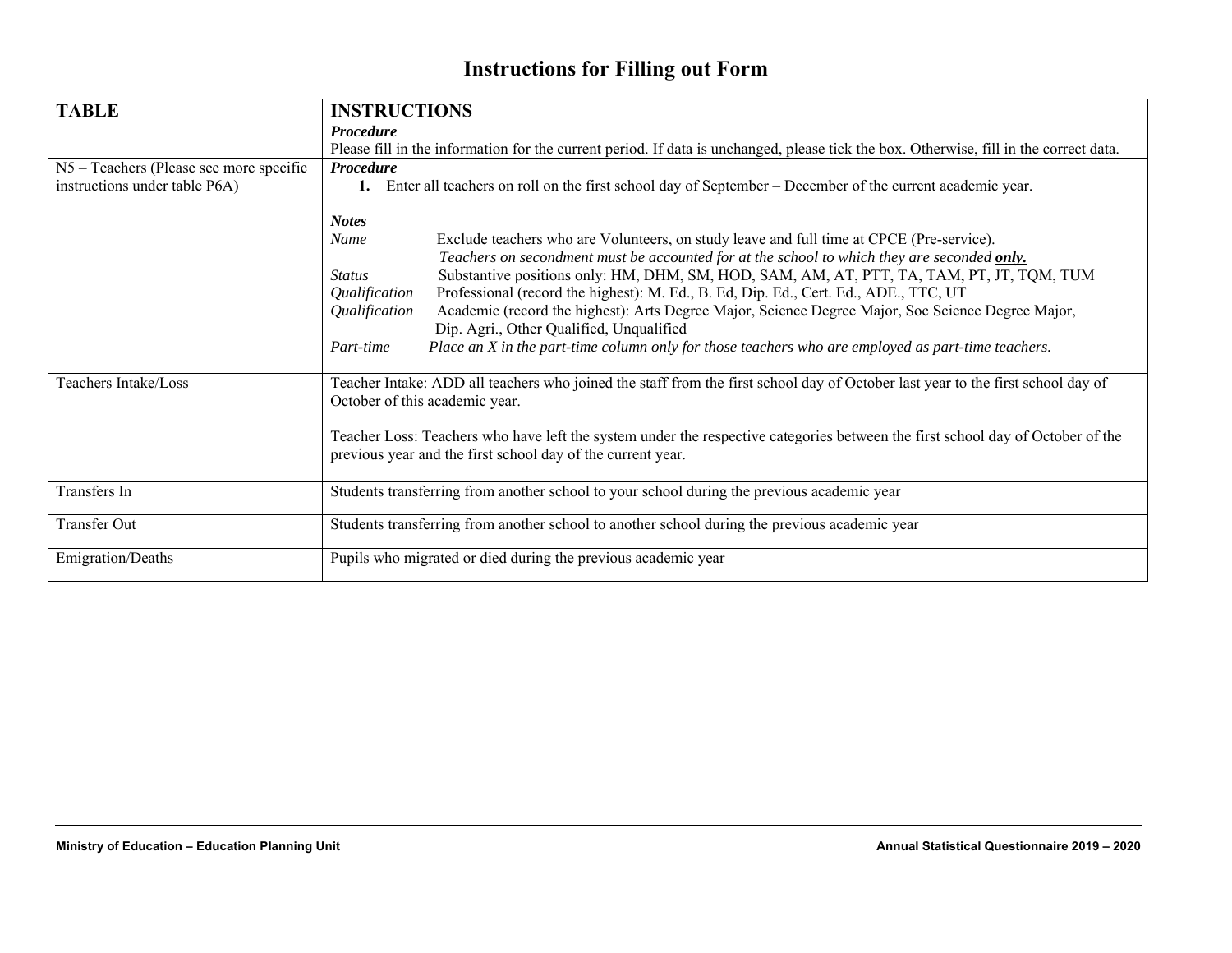# **Infrastructure, Buildings, Facilities, Furniture and Learning Materials**

| <b>INFRASTRUCTURE</b>                                                                                    | 2019 | 2020 |
|----------------------------------------------------------------------------------------------------------|------|------|
| Total school site area (m2)                                                                              |      |      |
| (The total area inside the boundary of the school, measured in square meters)                            |      |      |
| Classroom area $(m2)$                                                                                    |      |      |
| (The total area of the classroom and other teaching areas (including science and                         |      |      |
| computer laboratories) within the school, whether they are in use or not, measured<br>in square meters). |      |      |
| Playing fields area (m2)                                                                                 |      |      |
| (The total area of land within the boundary of the school which is (a) in the open                       |      |      |
| air (b) provided for the physical education or recreation (c) suitable for playing                       |      |      |
| team games and is laid out for the purpose, measured in square meters).                                  |      |      |
| Number of classrooms in open-plan or separated by partitions                                             |      |      |
| (Total number of classes being taught in an open-plan situation or separated by                          |      |      |
| temporary partitions).<br>Number of Teacher houses                                                       |      |      |
|                                                                                                          |      |      |
| Does the school have a computer lab?                                                                     |      |      |
| Does the school have a boundary wall or fence?                                                           |      |      |
| What is the school's primary source of water?                                                            |      |      |
| (Mains, River/Stream, Roof Collection, Other)                                                            |      |      |
| How many drinking water taps, including those that are temporarily                                       |      |      |
| out of order?                                                                                            |      |      |
| What is the school's primary source of electricity?                                                      |      |      |
| (Mains, Solar panels, No electricity, other)                                                             |      |      |
| Is the school wired for electricity?                                                                     |      |      |
| (YES, NO)                                                                                                |      |      |
| Is solid waste (garbage) collected and disposed of daily?                                                |      |      |
| (You may select YES if the school collects garbage from classrooms, kitchen and                          |      |      |
| bathroom receptacles and stores it in a safe place from which it is later disposed.)                     |      |      |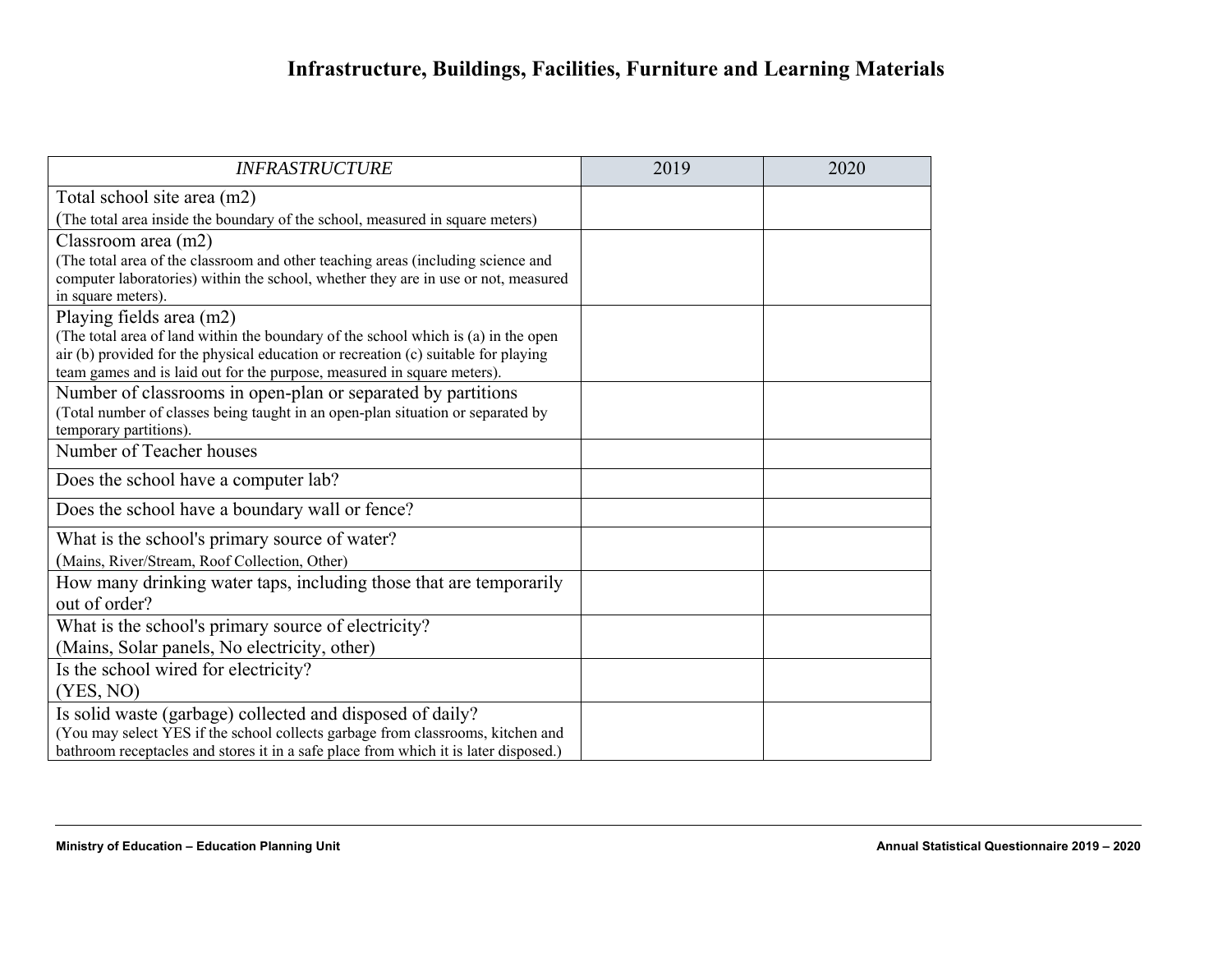| <b>FURNITURE</b>              | 2019 | 2020 |
|-------------------------------|------|------|
| No of Pupils furniture        |      |      |
| No of Teachers' furniture     |      |      |
| No. of other school furniture |      |      |

| <b>SCHOOL PHYSICAL FACILITIES</b>                | 2019<br>dd/mm/yy | 2020<br>dd/mm/yy |
|--------------------------------------------------|------------------|------------------|
| What year was the school originally constructed? |                  |                  |
| How many storeys does the main block of the      |                  |                  |
| school have?                                     |                  |                  |
| When did the school last have major              |                  |                  |
| refurbishment or extension works carried out?    |                  |                  |
| State briefly what did the work consist of       |                  |                  |

## **Learning Materials**

#### **Learning materials for the current school year**

| <b>LEARNING MATERIALS</b>          | 2019/<br>2020 | 2020/<br>2021 |
|------------------------------------|---------------|---------------|
| Total number of all textbooks      |               |               |
| Total number of all Math books     |               |               |
| Total number of all English books  |               |               |
| Total number of Science books      |               |               |
| Total number of Social Studies     |               |               |
| books                              |               |               |
| No. of enrichment textbooks        |               |               |
| No. of projectors                  |               |               |
| No. of computers                   |               |               |
| No. of radios/compact disc players |               |               |
| No. of tape recorders              |               |               |
| No. of Television                  |               |               |
| No. of VCRs/DVD players            |               |               |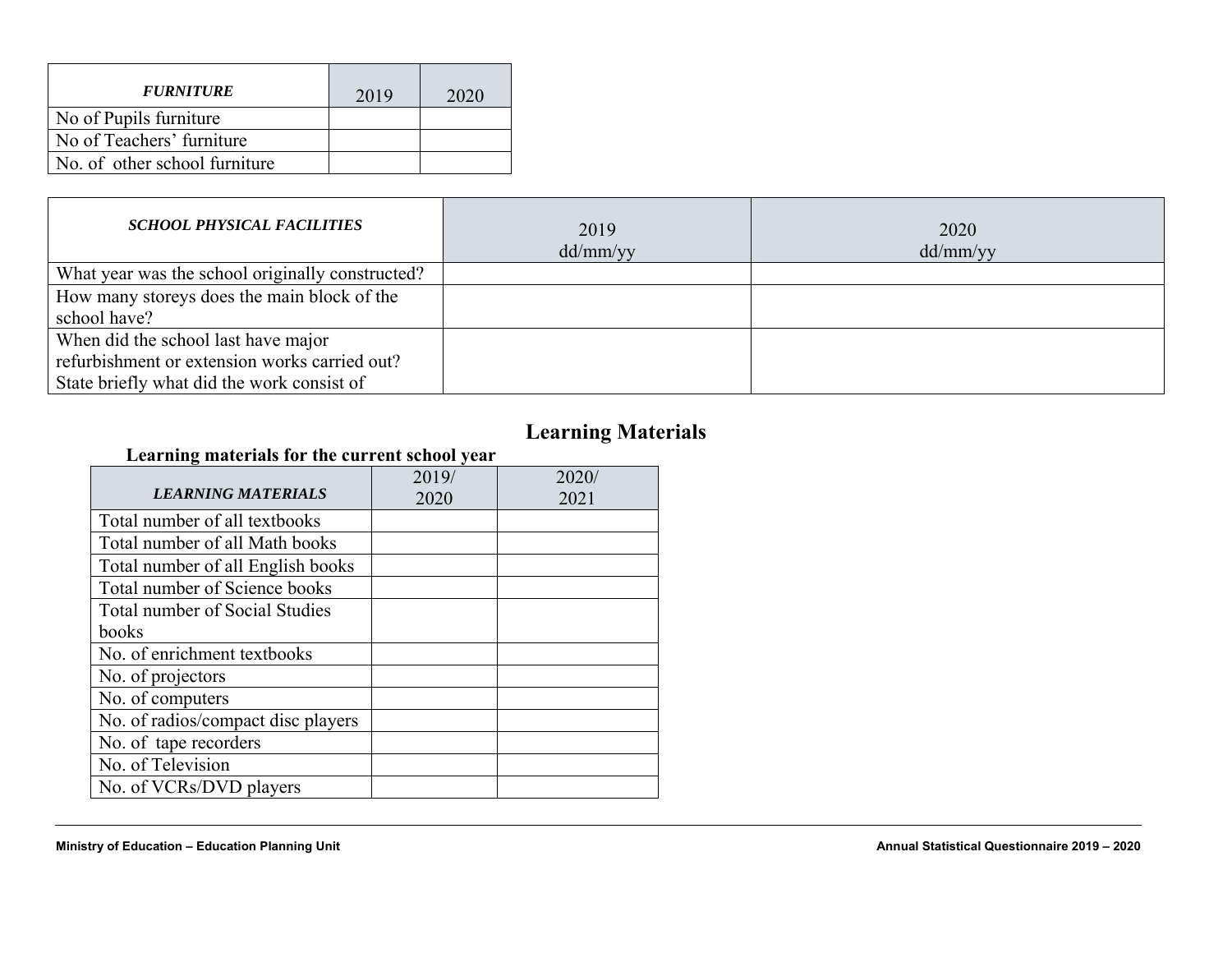| <b>BUILDINGS</b><br>(What are the main         | 2019 | 2020 |                                                                        |
|------------------------------------------------|------|------|------------------------------------------------------------------------|
| construction materials used for<br>the school) |      |      | <b>Construction materials used for school:</b>                         |
| <b>Building Frame</b>                          |      |      | 1. Timber<br>2. Concrete                                               |
| <b>Ground Floors</b>                           |      |      | Steel<br>3.<br>Bricks/Masonry<br>4.<br>Other<br>5.                     |
| <b>Upper Floors</b>                            |      |      | Please note more than one construction materials can be a<br>selected. |
| Internal Walls                                 |      |      | Option for Windows                                                     |
| <b>External Walls</b>                          |      |      | 1. Glazed<br>2. Louvered<br>Timber<br>3.                               |
| Roof Covering                                  |      |      | Open blocks<br>4.                                                      |
| <b>Internal Stairs</b>                         |      |      |                                                                        |
| <b>External Stairs</b>                         |      |      |                                                                        |
| Windows                                        |      |      |                                                                        |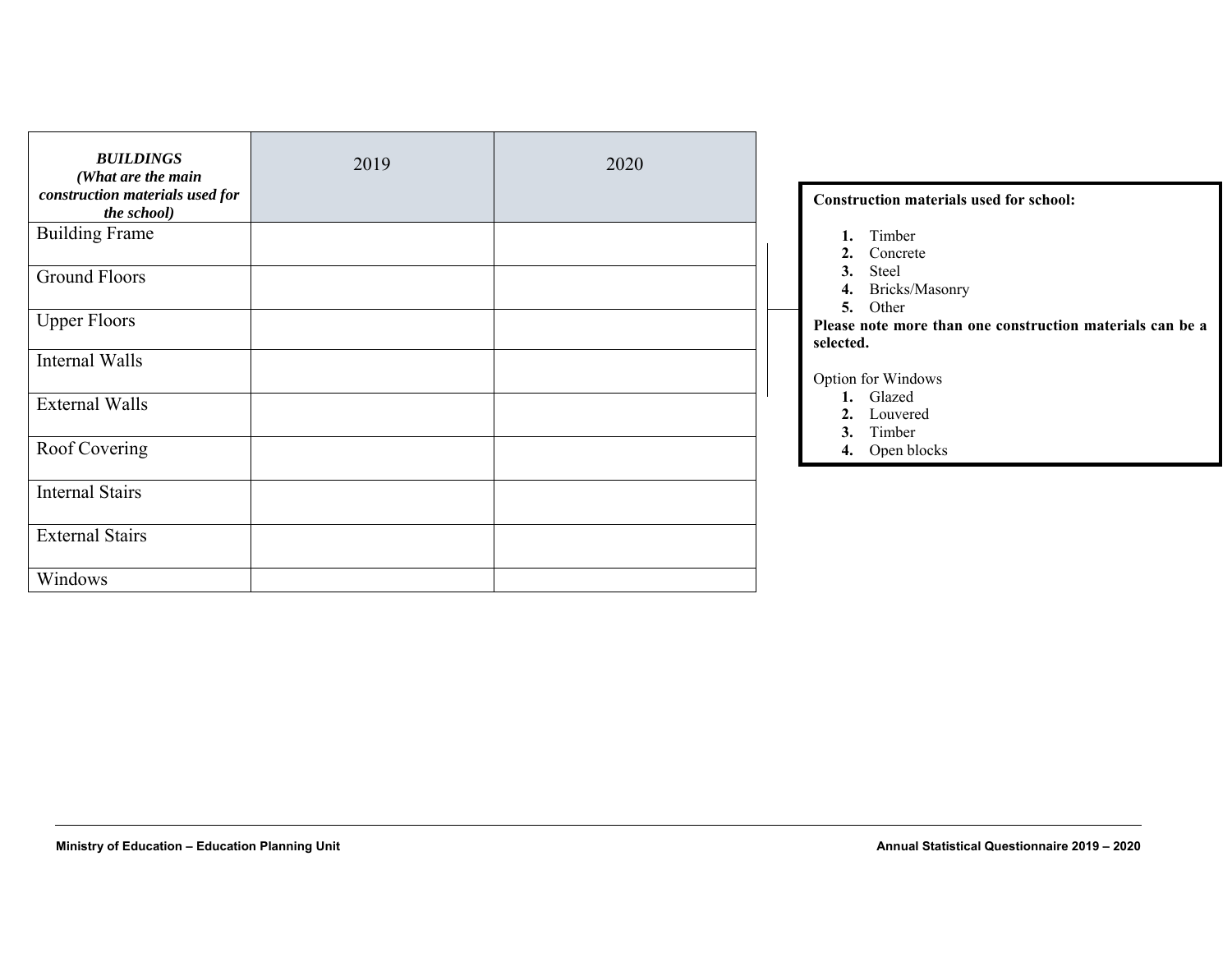#### **Teachers in School - First School day October 2019**

| <b>TEACHERS</b>                     | ${\bf S}$<br>$\mathbf{e}$ | Date<br><b>of</b>        |                                                                               |  | Teaching<br><b>Experience</b><br>Qualification<br>(years) |      | Level | Full            | Part | No. of<br>Part-time<br><b>Hrs</b> |  |
|-------------------------------------|---------------------------|--------------------------|-------------------------------------------------------------------------------|--|-----------------------------------------------------------|------|-------|-----------------|------|-----------------------------------|--|
| <b>First Name</b><br><b>Surname</b> | $\mathbf X$               | <b>Birth</b><br>mm/dd/yy | Untrained<br>Academic<br>Pro-<br><b>Trained</b><br><b>Status</b><br>fessional |  | Taught                                                    | Time | Time  | Worked/<br>Week |      |                                   |  |
|                                     |                           |                          |                                                                               |  |                                                           |      |       |                 |      |                                   |  |
|                                     |                           |                          |                                                                               |  |                                                           |      |       |                 |      |                                   |  |
|                                     |                           |                          |                                                                               |  |                                                           |      |       |                 |      |                                   |  |
|                                     |                           |                          |                                                                               |  |                                                           |      |       |                 |      |                                   |  |
|                                     |                           |                          |                                                                               |  |                                                           |      |       |                 |      |                                   |  |
|                                     |                           |                          |                                                                               |  |                                                           |      |       |                 |      |                                   |  |
|                                     |                           |                          |                                                                               |  |                                                           |      |       |                 |      |                                   |  |
|                                     |                           |                          |                                                                               |  |                                                           |      |       |                 |      |                                   |  |
|                                     |                           |                          |                                                                               |  |                                                           |      |       |                 |      |                                   |  |
|                                     |                           |                          |                                                                               |  |                                                           |      |       |                 |      |                                   |  |
|                                     |                           |                          |                                                                               |  |                                                           |      |       |                 |      |                                   |  |
|                                     |                           |                          |                                                                               |  |                                                           |      |       |                 |      |                                   |  |
|                                     |                           |                          |                                                                               |  |                                                           |      |       |                 |      |                                   |  |
|                                     |                           |                          |                                                                               |  |                                                           |      |       |                 |      |                                   |  |
|                                     |                           |                          |                                                                               |  |                                                           |      |       |                 |      |                                   |  |
|                                     |                           |                          |                                                                               |  |                                                           |      |       |                 |      |                                   |  |
|                                     |                           |                          |                                                                               |  |                                                           |      |       |                 |      |                                   |  |
|                                     |                           |                          |                                                                               |  |                                                           |      |       |                 |      |                                   |  |
|                                     |                           |                          |                                                                               |  |                                                           |      |       |                 |      |                                   |  |
|                                     |                           |                          |                                                                               |  |                                                           |      |       |                 |      |                                   |  |
|                                     |                           |                          |                                                                               |  |                                                           |      |       |                 |      |                                   |  |

**N.B. Teachers recorded in this table should be persons who are part of the teaching staff in the first term (September-December, 2019)**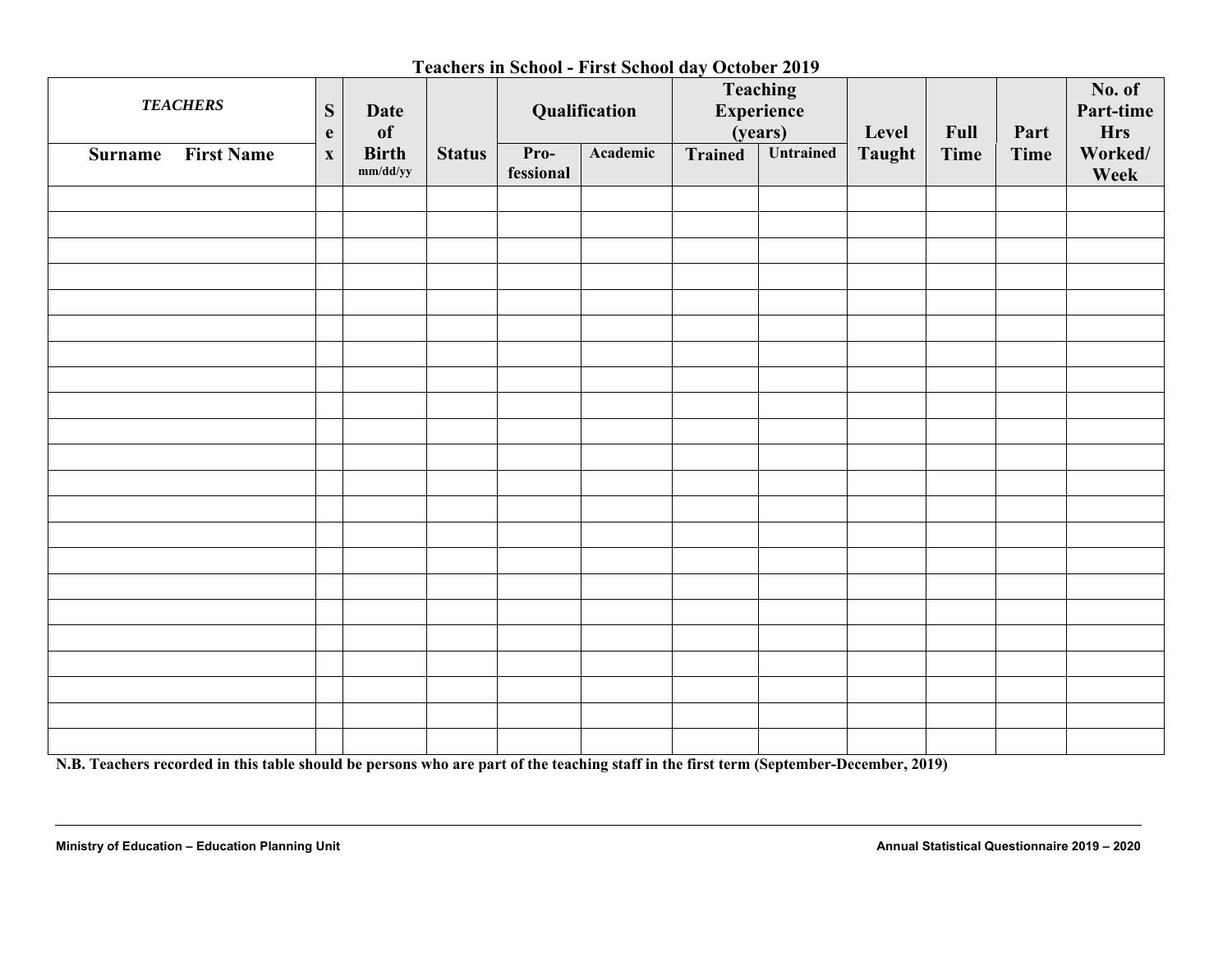### **Teacher Intake/Loss October 2018 to October 2019**

|                                                                                                                                                                         |   |                    |   |   |                                         |                     | <b>INTAKE</b> |                                |              |              |              |                   |              |                     |              |                                                                                                                                                                                          |             | <b>LOSS</b>             |   |              |              |              |                              |
|-------------------------------------------------------------------------------------------------------------------------------------------------------------------------|---|--------------------|---|---|-----------------------------------------|---------------------|---------------|--------------------------------|--------------|--------------|--------------|-------------------|--------------|---------------------|--------------|------------------------------------------------------------------------------------------------------------------------------------------------------------------------------------------|-------------|-------------------------|---|--------------|--------------|--------------|------------------------------|
| <b>Particulars of</b><br><b>Teachers</b>                                                                                                                                |   | No. of Trs<br>2018 |   |   | No. of<br><b>New</b><br><b>Recruits</b> | No. Re-<br>employed |               | No.<br><b>Trans</b><br>-ferred |              | <b>Total</b> |              | No.<br>signed     | Re-          | No.<br>Re-<br>tired |              | No.<br>Dis-<br>missed                                                                                                                                                                    |             | No.<br>Trans-<br>ferred |   |              | Other        |              | No. of<br><b>Trs</b><br>2019 |
| <b>Graduates</b>                                                                                                                                                        | M | $\mathbf{F}$       | T | M | F                                       | M                   | F             | M                              | $\mathbf{F}$ | M            | $\mathbf{F}$ | M                 | $\mathbf{F}$ | M <sub>1</sub>      | $\mathbf{F}$ | M                                                                                                                                                                                        | $\mathbf F$ | M                       | F | $\mathbf{M}$ | $\mathbf{F}$ | $\mathbf{M}$ | $\mathbf{F}$                 |
| Trained                                                                                                                                                                 |   |                    |   |   |                                         |                     |               |                                |              |              |              |                   |              |                     |              |                                                                                                                                                                                          |             |                         |   |              |              |              |                              |
| Untrained                                                                                                                                                               |   |                    |   |   |                                         |                     |               |                                |              |              |              |                   |              |                     |              |                                                                                                                                                                                          |             |                         |   |              |              |              |                              |
| <b>Other Qualified</b><br>Trained                                                                                                                                       |   |                    |   |   |                                         |                     |               |                                |              |              |              |                   |              |                     |              |                                                                                                                                                                                          |             |                         |   |              |              |              |                              |
| Temp.Qual.Mas/Mis.                                                                                                                                                      |   |                    |   |   |                                         |                     |               |                                |              |              |              |                   |              |                     |              |                                                                                                                                                                                          |             |                         |   |              |              |              |                              |
| Temp.<br>Unqual.Mas/Mis.                                                                                                                                                |   |                    |   |   |                                         |                     |               |                                |              |              |              |                   |              |                     |              |                                                                                                                                                                                          |             |                         |   |              |              |              |                              |
| Part-Time Teacher                                                                                                                                                       |   |                    |   |   |                                         |                     |               |                                |              |              |              |                   |              |                     |              |                                                                                                                                                                                          |             |                         |   |              |              |              |                              |
| Unqualified<br><b>Acting Teacher</b>                                                                                                                                    |   |                    |   |   |                                         |                     |               |                                |              |              |              |                   |              |                     |              |                                                                                                                                                                                          |             |                         |   |              |              |              |                              |
| Junior Teacher                                                                                                                                                          |   |                    |   |   |                                         |                     |               |                                |              |              |              |                   |              |                     |              |                                                                                                                                                                                          |             |                         |   |              |              |              |                              |
| Teacher Aide                                                                                                                                                            |   |                    |   |   |                                         |                     |               |                                |              |              |              |                   |              |                     |              |                                                                                                                                                                                          |             |                         |   |              |              |              |                              |
| N.B. The number of teachers in October 2019 should be the same as the number of teachers in school.                                                                     |   |                    |   |   |                                         |                     |               |                                |              |              |              |                   |              |                     |              |                                                                                                                                                                                          |             |                         |   |              |              |              |                              |
| Teacher Intake: ADD all teachers who<br>joined the staff from the first school day<br>of October last year to the first school<br>day of October of this academic year. |   |                    |   |   |                                         |                     |               |                                |              |              |              | the current year. |              |                     |              | <b>Teacher Loss: Teachers who have left the</b><br>system under the respective categories<br>between the first school day of October of<br>the previous year and the first school day of |             |                         |   |              |              |              |                              |
|                                                                                                                                                                         |   |                    |   |   |                                         |                     |               |                                |              |              |              |                   |              |                     |              |                                                                                                                                                                                          |             |                         |   |              |              |              |                              |

Ministry of Education – Education Planning Unit **Annual Statistical Questionnaire 2019** – 2020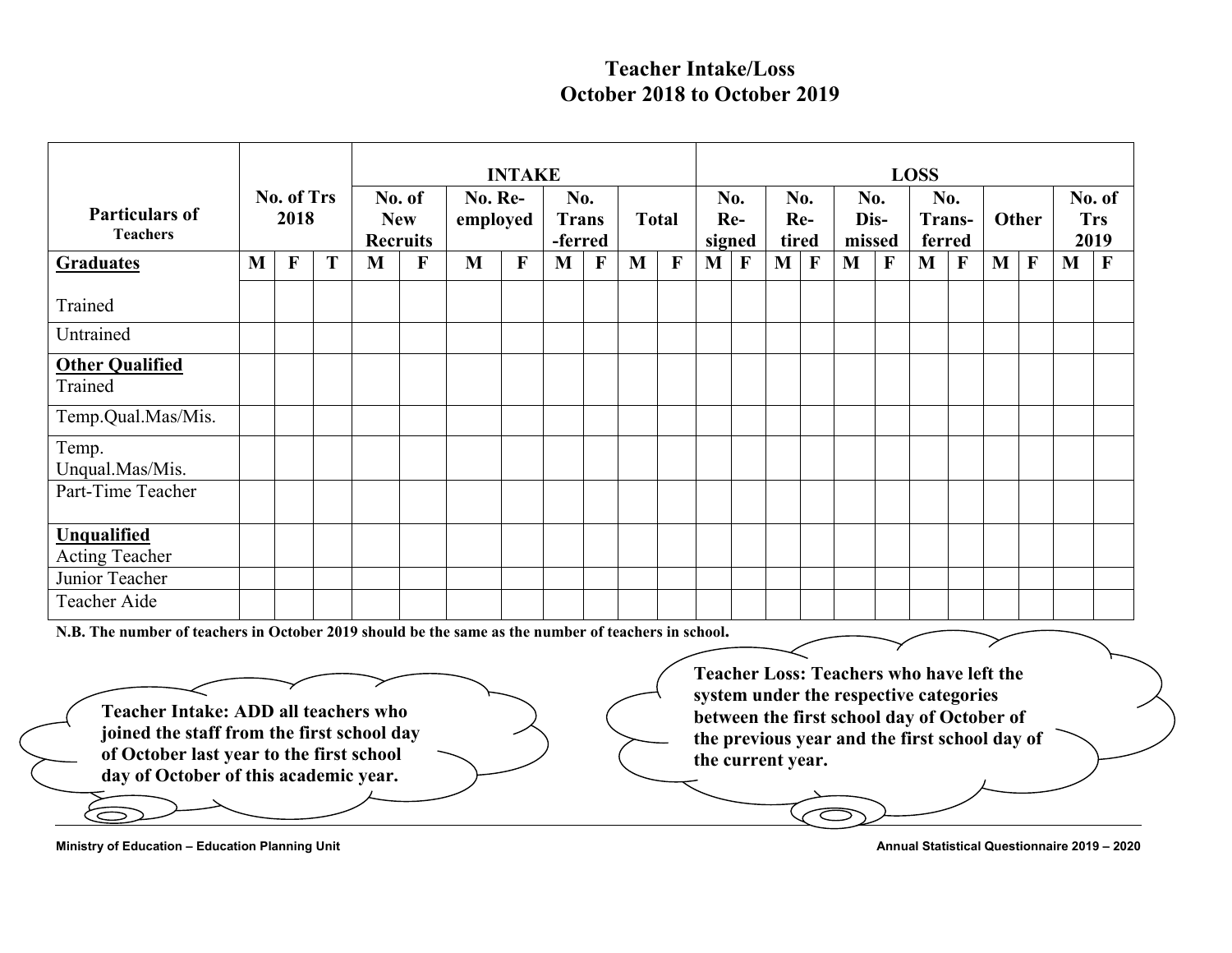### **Staff Vacancies First school day of October 2019**

| <b>Status</b>                    | Entitlement | <b>No. Employed</b> | <b>No. of Vacancies</b> |
|----------------------------------|-------------|---------------------|-------------------------|
| Headmaster/Headmistress          |             |                     |                         |
| Deputy Headmaster/Headmistress   |             |                     |                         |
| <b>Senior Master/Mistress</b>    |             |                     |                         |
| <b>Assistant Master/Mistress</b> |             |                     |                         |
| Teacher Aide                     |             |                     |                         |
| <b>Total</b>                     |             |                     |                         |

#### **Enrolment**

How many pupils by age and grade enrolled as of September this year?

|     | Year 1/Level 1 |         | Year 2/ Level 2 |         |  |  |  |  |  |
|-----|----------------|---------|-----------------|---------|--|--|--|--|--|
| Age | Male           | Females | Male            | Females |  |  |  |  |  |
|     |                |         |                 |         |  |  |  |  |  |
|     |                |         |                 |         |  |  |  |  |  |
|     |                |         |                 |         |  |  |  |  |  |

**Please use class register of year ending 2020**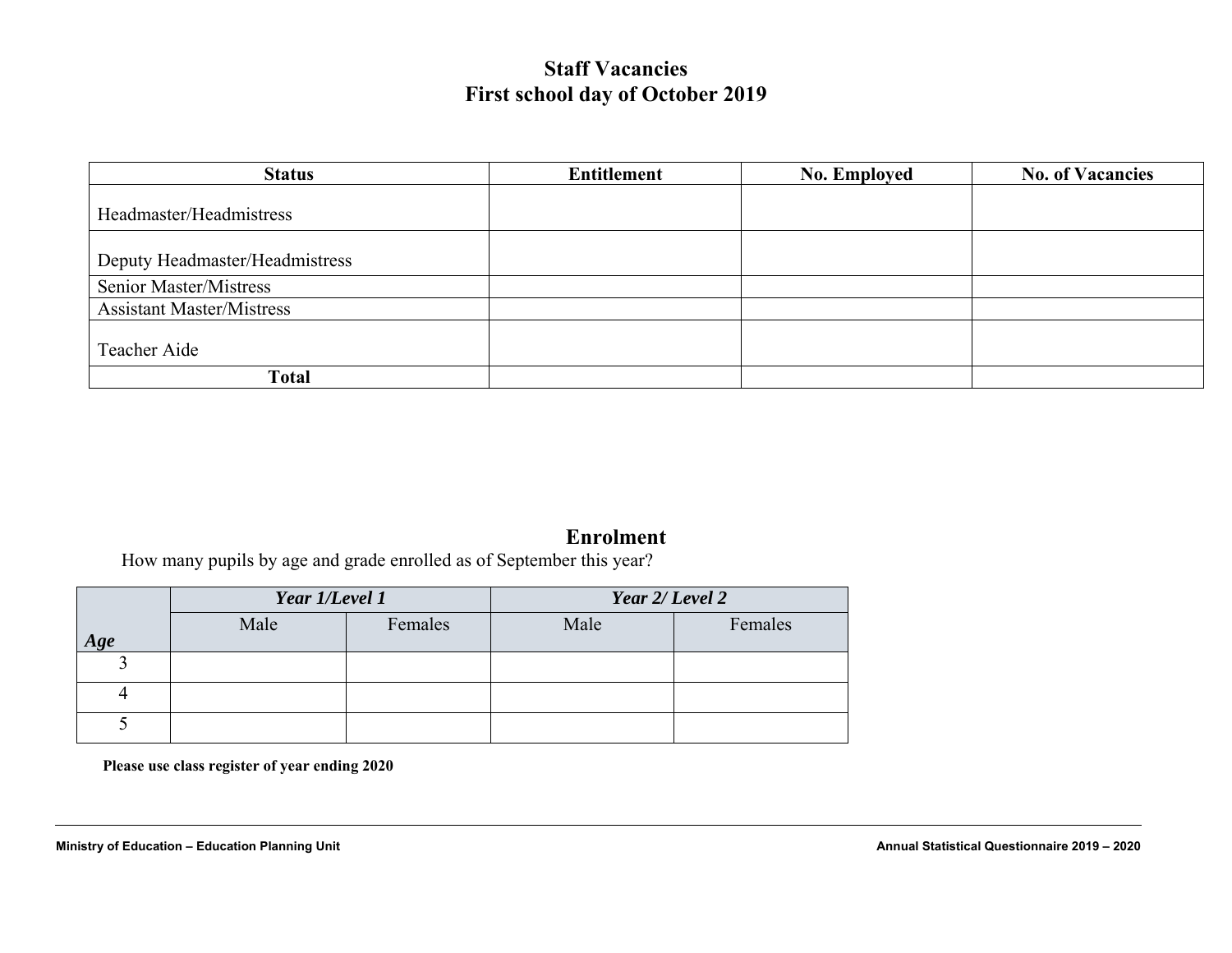#### **Enrolment of SEN students**

|            | List the number and age of students at your school with Special Education Needs |         |         |                | <b>Special Education Needs:</b><br>1. Blind<br>2. Deaf |
|------------|---------------------------------------------------------------------------------|---------|---------|----------------|--------------------------------------------------------|
|            | 3 Years                                                                         | 4 Years | 5 Years | <b>6 Years</b> | 3. Dumb<br>4. In a wheelchair                          |
|            |                                                                                 |         |         |                | 5. Any combination of                                  |
| <b>Sex</b> |                                                                                 |         |         |                |                                                        |
| Males      |                                                                                 |         |         |                | needs                                                  |
| Females    |                                                                                 |         |         |                |                                                        |
| Total      |                                                                                 |         |         |                |                                                        |

### **Admissions**

Of the students enrolled in the school, how may are new entrants **(pupils entering for the first time)?**

|     |      | Year 1/Level 1 | Year 2/ Level 2 |         |  |
|-----|------|----------------|-----------------|---------|--|
| Age | Male | Females        | Male            | Females |  |
|     |      |                |                 |         |  |
|     |      |                |                 |         |  |
|     |      |                |                 |         |  |
|     |      |                |                 |         |  |

**Please use admission register to complete this table**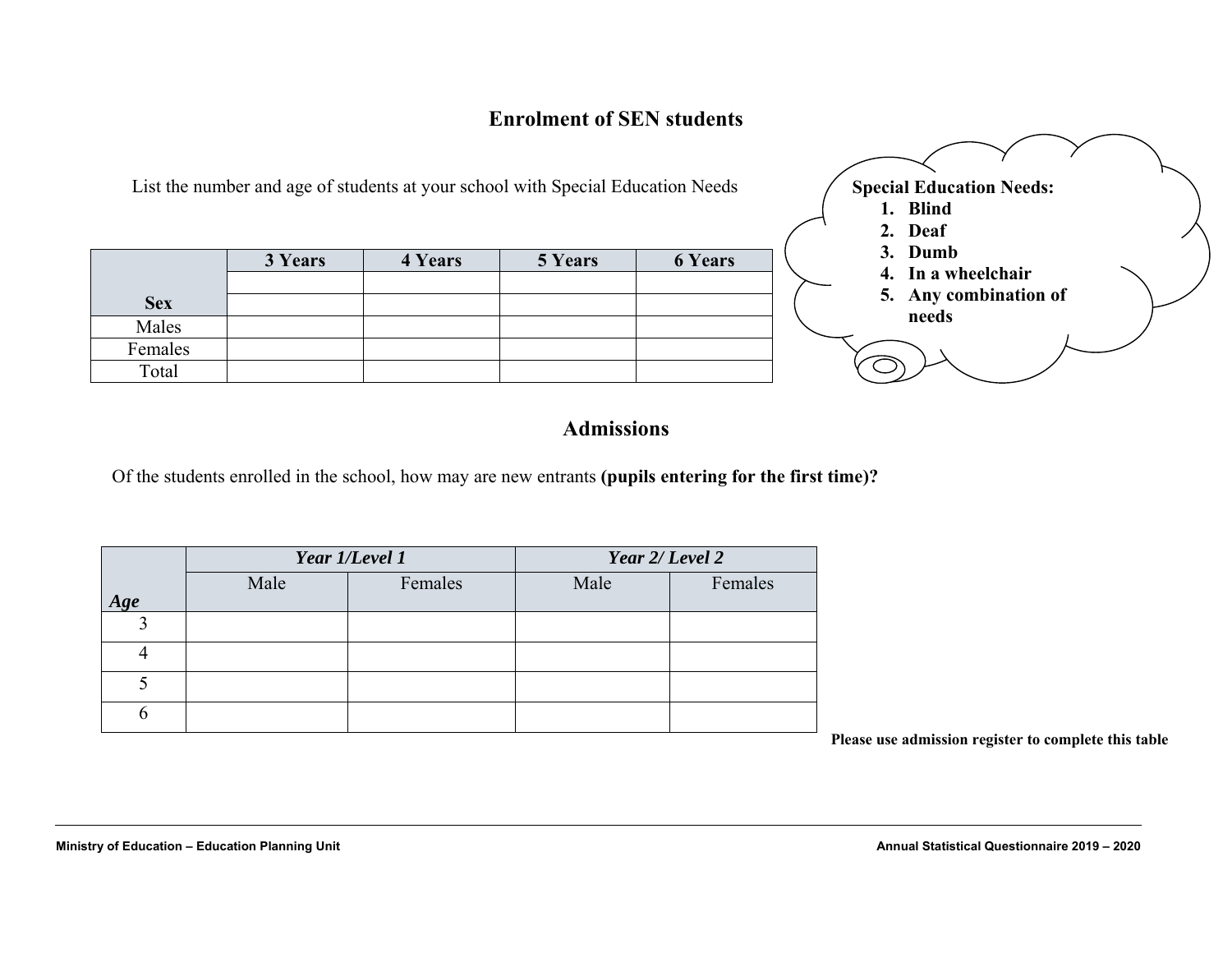### **Transfers In and Out**

In the table provided, indicate by grade how many pupils **transferred into your school** during the last school year

| <b>Sex</b> | Year 1/Level 1 | Year 2/Level 2 |
|------------|----------------|----------------|
| Males      |                |                |
| Females    |                |                |
| Total      |                |                |



In the table provided, indicate by grade how many pupils **transferred out of your school** during the last school year

| <b>Sex</b> | Year 1/Level 1 | Year 2/Level 2 |
|------------|----------------|----------------|
| Males      |                |                |
| Females    |                |                |
| Total      |                |                |

**Transfers Out: Students transferring from another school to another school during the previous academic year**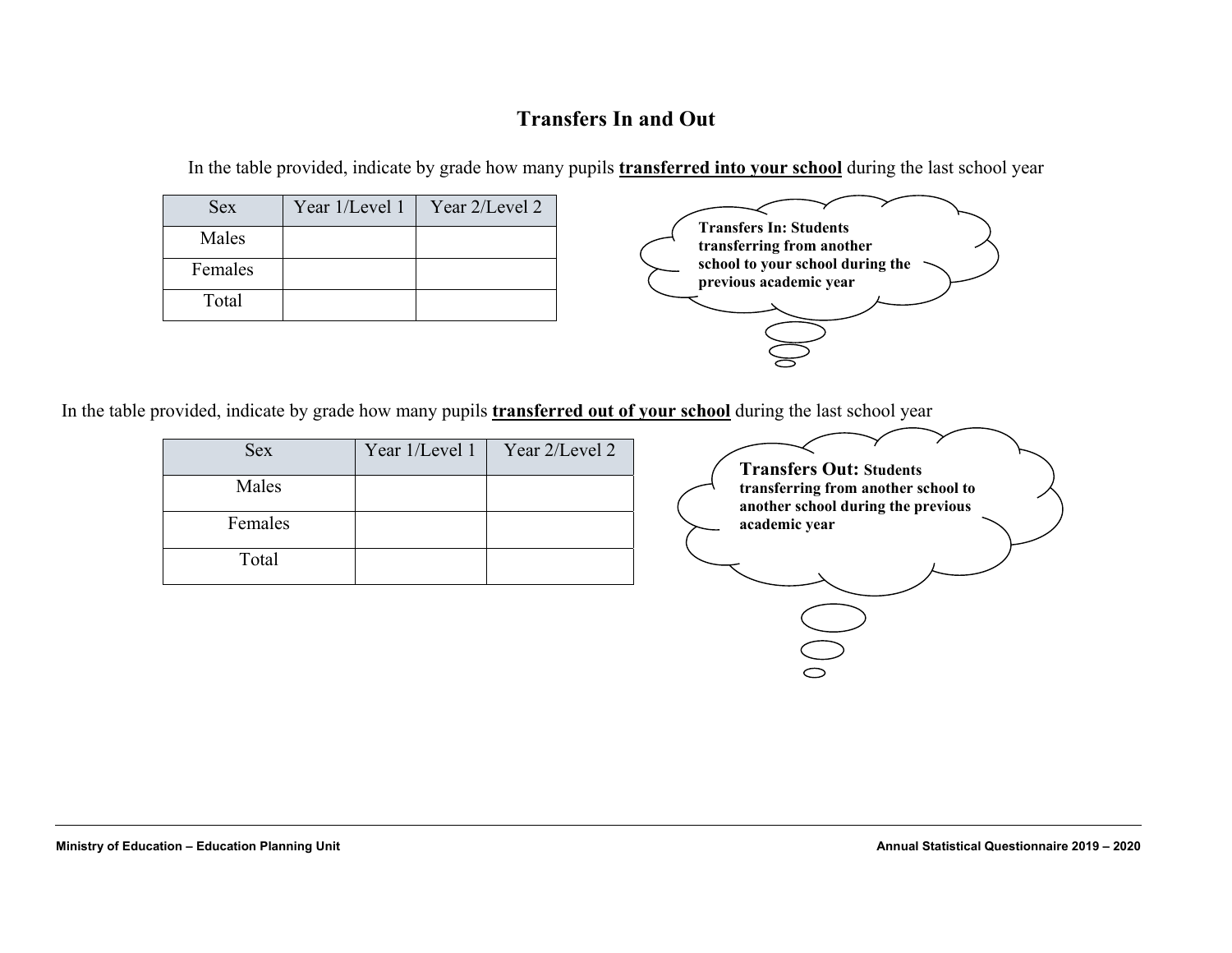#### **Withdrawals**

How many children at your Nursery school/Class from the last year moved on to Primary school?

| <b>Sex</b> | Number |
|------------|--------|
| Males      |        |
| Females    |        |
| Total      |        |

### **Emigrations and Deaths**

How many students Emigrated or Died during the last academic year?

|                 |     | <b>Pupils Emigrated</b> | <b>Pupil Deaths</b> |  |  |
|-----------------|-----|-------------------------|---------------------|--|--|
| <b>Grades</b>   | IVI |                         |                     |  |  |
| Year 1/Level 1  |     |                         |                     |  |  |
| Year 2/ Level 2 |     |                         |                     |  |  |

## **Classes by Size**

Using the first school day of October, enter the total number of classes and students enrolled

| Classes and Pupils | Year 1/Level 1 | Year 2/Level 2 |
|--------------------|----------------|----------------|
| No. of Classes     |                |                |
|                    |                |                |
| No. of Pupils      |                |                |
|                    |                |                |